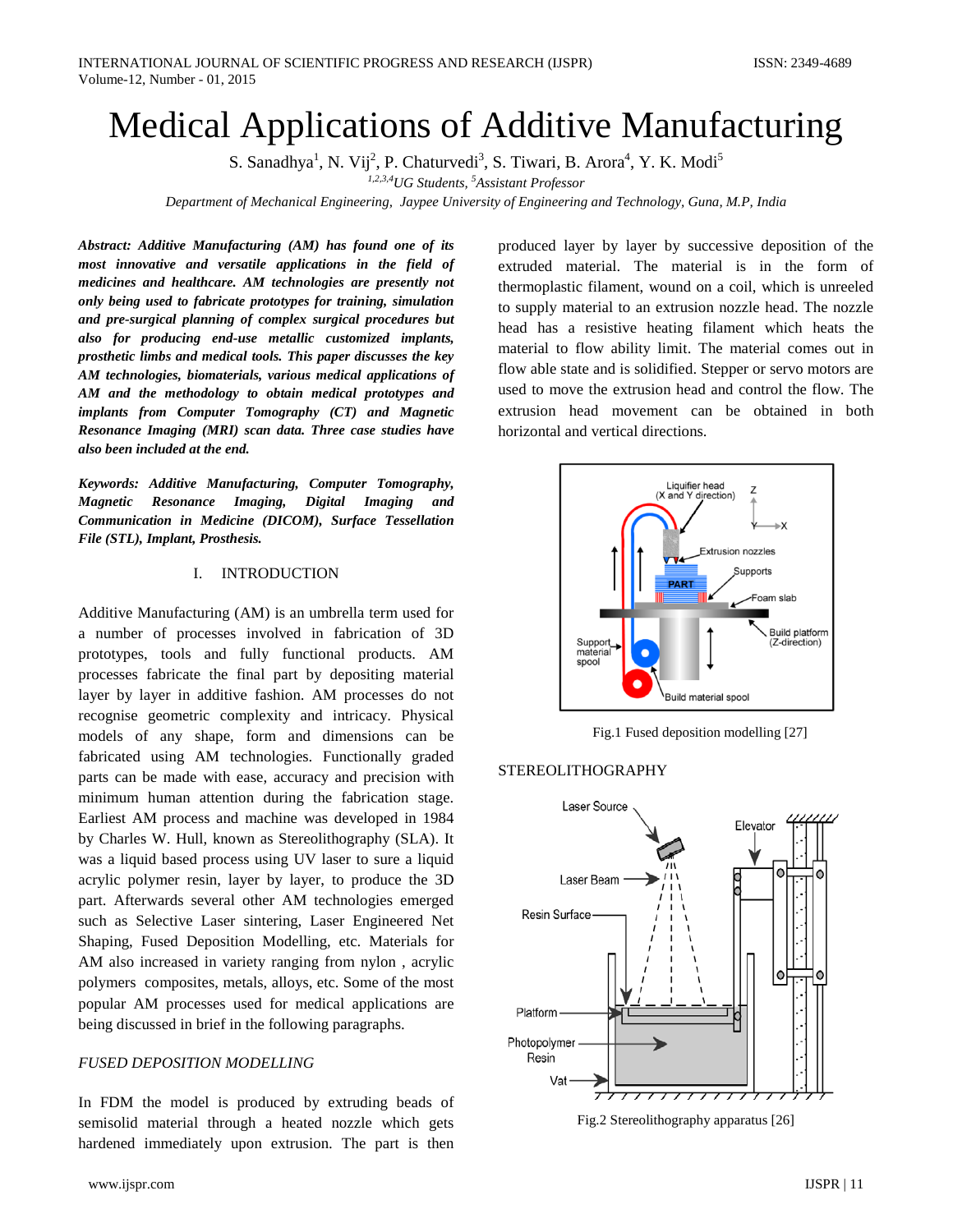The principle of photo polymerization is used in this process, in which a vat of photo curable acrylic liquid polymer is exposed to UV light. The exposed liquid polymer gets solidified and the build platform moves down in small increments by one layer thickness and the liquid polymer is again exposed to UV light. The process repeats until the 3D part is built. Finally, the liquid polymer resin is drained from the vat and the solid model is left behind [14].

#### *SELECTIVE LASER SINTERING (SLS)*

SLS is a relatively new technology that so far has mainly been used for rapid prototyping and for low-volume production of components. It uses a laser beam to sinter metal or polymer powdered material. SLS is similar to Direct Metal Laser Sintering (DMLS). Selective Laser Melting (SLM) is slightly different from the SLS.



Fig.3 Selective laser sintering process [27]

In SLM the material is fully melted rather than sintered i.e. heated to 70-90% of it's melting point [18]. It can produce parts in wide variety ranging from powder materials (polymer acrylics such as nylon, polyphenol sulphone, polystyrene etc.) to alloys and metals, such as aluminium, steel, titanium, alloys, composites etc. Depending on the material, up to 100% density can be achieved with material properties comparable to those produced from conventional manufacturing methods and sometimes better than that. Large numbers of parts can be packed together within the powder build volume, allowing very high production rates [27].

#### II. APPLICATION AREAS OF AM

AM technologies have got applications in almost every part of the society. Some of the major application areas of AM are mentioned below:

 Conceptual Design: AM is used widely in product development cycle by allowing manufacturers to

make an easy to interpret prototype which can be viewed, held, compared and tested.

- Rapid Manufacturing: It is the use of an AM process to directly produce end use parts with higher production volumes, shorter lead times and increased cost effectiveness.
- Rapid Tooling: AM can be used for moulds and dies along with other tools for high volume production.
- Aerospace industry, Marine and Automotive industries.
- Medical Science
- Architecture and Construction
- **Mass Customization**
- Terrain Modelling: For survey, catchment design, topographical study.
- Electronics, Fashion, Footwear industries

# III. ADDITIVE MANUFACTURING IN MEDICAL FIELD

AM is influencing medical science in several important ways, most significantly in designing and developing medical devices and instruments. Any domain where it's imperative to decrease product development time and simultaneously provide users with functional performance is an excellent prospect for AM [17].Therefore, it follows that since human lives depend on the quality and ease of the use of several medical products there is added advantage to use AM technologies in their development and production. For example, medical instruments designed using the AM technology include scalpels retractors, surgical fasteners, display systems etc.

Following are the salient reasons behind increasing use of AM processes in medical area:

- Complex, Free Form and intricate geometries such as vertebral implants, bone models, prototypes can be easily fabricated which is not possible by conventional methods.
- Design iterations which be held viewed and studied.
- Fewer Constraints in part Design, sculpture shapes such as bone head, scaffolds, can be easily fabricated.
- Perfectly accurate models and implants, no approximations are required.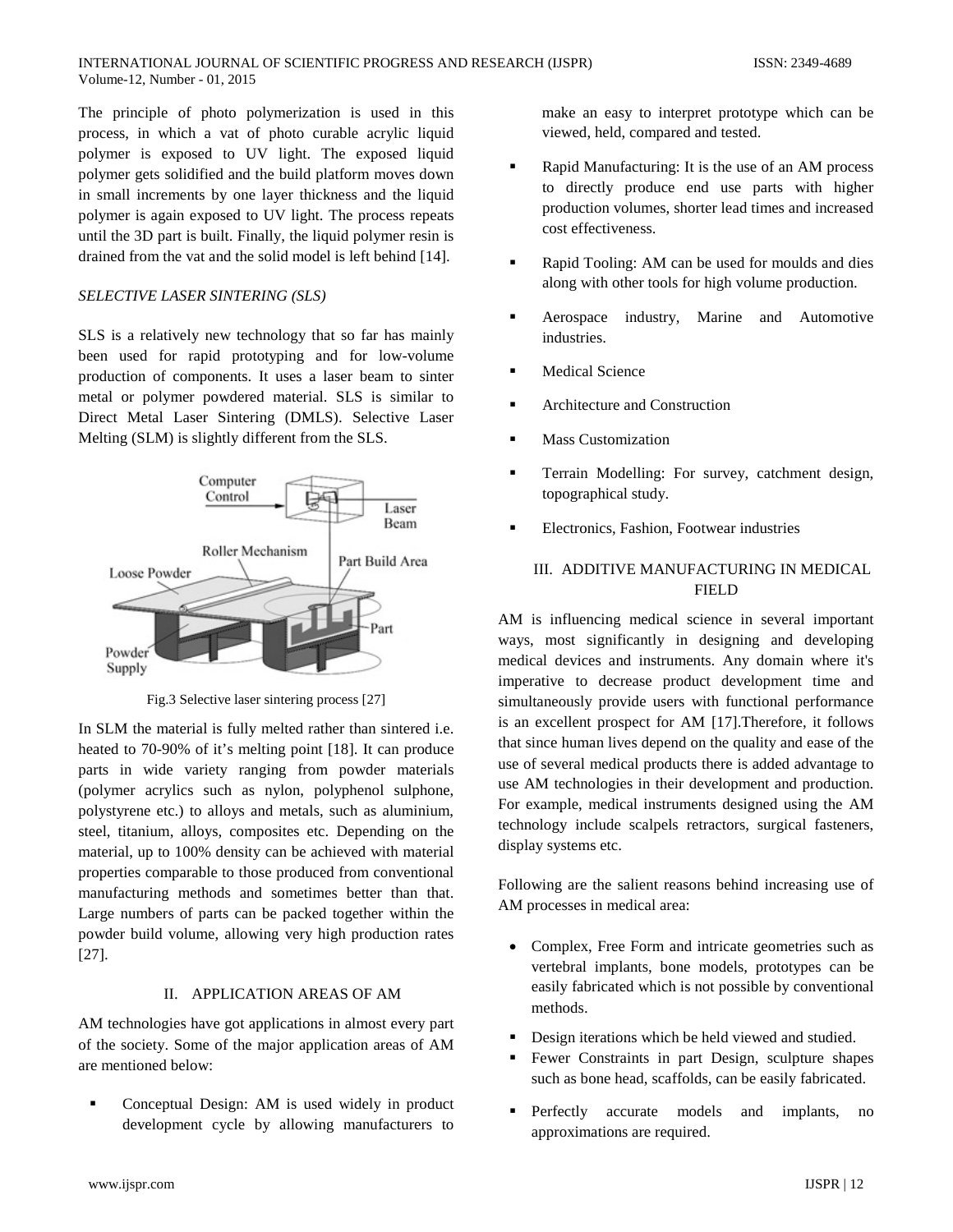- No tooling cost, no fixtures are required.
- Fully Customized implants and prosthesis can be fabricated.
- Wide spectrum of materials can be used ranging from Titanium alloys, stainless steel mesh to bio degradable polymer resins to suit different medical requirements.

The major medical applications of AM are as follows:

- **Fully Customized Implants**
- Patient Specific Prosthesis
- Scaffold for bone repair and Tissue Engineering
- Dental restoration and Prosthesis, Orthodontics, etc.
- Pharmaceuticals and chemicals, timed drug discharge instruments and devices.
- Electronics and Photonics industry
- Biocompatible composite material testing and development

Surgeons are increasingly using AM models for planning, diagnosis and explaining complex operations such as maxillofacial and craniofacial surgeries. A transparent or colour model fabricated by stereolithography or 3D printing proves very useful in distinct visualization of tumours or other anomalies within the surrounding tissues or bones to a surgeon and his team prior to the actual surgery. Scientists such as palaeontologists, anthropologists and forensic experts also use AM models to identify skeletons and fossils, develop precise replicas of rare finds and build museum exhibition models.

There are items that must be customized for each patient are now being recognized being manufactured additively for example, nearly all hearing-aids today are made using either SLA or SLS. Recent improvements in AM technology are leading to the increased use of RP to make replacement teeth, dentures etc. [13]. AM is also being used to fabricate drug dosage forms which would be difficult if not impossible to make using conventional manufacturing. It is possible to fabricate tablets with precise and complex time release characteristics or those which dissolve and almost instantly deliver the dosage. Medicines can be made more effective and safer in this way and drug companies may be able to realize stronger revenue streams from older compounds with expired patents by supplying them in novel and beneficial dosage forms as required by the

patient. Direct manufacture of biologically active implants is also being explored. It is possible to print hard parts like bones as well as complex soft tissue structures such as kidney liver, heart, etc. using AM technologies [25].

#### IV. MATERIALS FOR MEDICAL APPLICATIONS OF AM

There are varieties of materials which can be used for medical applications of AM. Material selection depends on the purpose of AM model such as planning procedures, customized implants, prosthetic limbs, surgical tools, tissue scaffolds, etc. Apart from this, materials must show biological compatibility [19]. Several materials have been explored and found suitable for the above mentioned medical applications such as:

- Photo-curable acrylic resins
- Metals (stainless steel, titanium alloys, cobalt, chromium alloys, magnesium alloys)
- Advanced bio-ceramic materials (alumina, zirconia, calcium phosphate-based bio ceramics, porous ceramics, etc.
- Polymer-ceramic composite scaffold made of polypropylene-tricalcium phosphate (PP-TCP). PCL and PCL-hydroxyapatite (HA)for FDM, PLGA, starch-based polymers, polycaprolactone (PCL) based scaffold structures and polyetheretherketonehydroxyapatite (PEEK-HA), etc. in tissue engineering applications
- A new calcium phosphate powder binder known as bone cement which is a mixture of tetracalcium phosphate (TTCP) and beta tricalcium phosphate (TCP) and similar materials, Polimethylmethacrylate (PMMA), polymer calcium phosphate cement composites for bone and cartilage substitutes, implants and prosthesis.

#### V. METHODOLOGY

The process of making 3D medical models using AM involves the following four major steps:

- 1) 2D Digital Image Generation
- 2) Data Transfer With its Processing and Segmentation
- 3) Evaluation of Design
- 4) AM Medical Model Fabrication

However, the detailed methodology for converting DICOM data into implant or prosthesis has been shown in Fig. 4.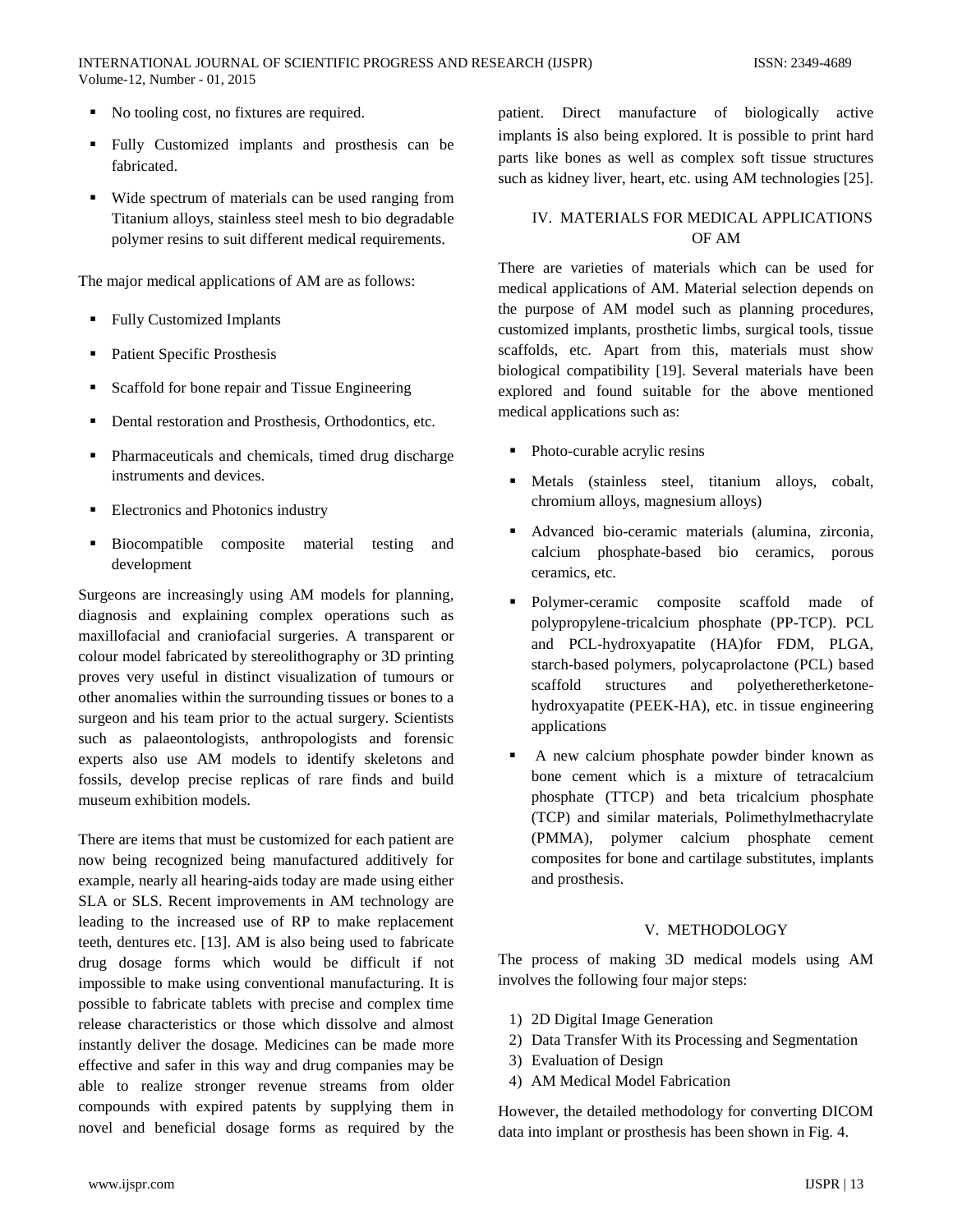- 1) 2D Digital Image Generation: A 2D digital image can be obtained by using CT or MRI scanner. These imaging technologies are used for modelling internal structures of human body i.e. bones, soft tissues, etc. Models for medical use made from this data need to be very accurate and requires a spiral scanning technique, which allows a full volume scan of the body part. This generates a high number of slices of thickness 1-2 mm. The pixel dimension in each slice could be reduced depending on each case and requirement. Mostly the CT and MRI units have the ability of exporting data in DICOM format [22].
- 2) Digital Data transfer, Data conversion, Processing and Segmentation: The DICOM file is a 2D image. A number of these 2D images are superimposed to obtain a 3D model of the scanned body part or the organ. To achieve this, a suitable software package such as Mimics, DeVide, etc. is used [3]. These software packages allow segmentation by implementing the threshold technique by considering the tissue density. Thus, at the end of image segmentation process, we have only pixels with a value equal or higher than the threshold value. The virtual model of internal structures of human's body, which is required for final generation of 3D physical model requires very good segmentation with a good resolution and high pixel density. It requires a very good knowledge and experience so that the design engineers can exclude all objects which are not the subject of interest in the scanned image and select the required region of interest i.e. separating bones from tissues, inclusion of a certain bone part, exclusion of redundant and anomalous objects, noise and other problems. This step usually demands collaboration of reverse engineering principles with radiologists and surgeons resulting in the generation of a 3D CAD model of the required accuracy, segmentation and surface finish [2].



Fig.4 Conversion of 2D DICOM images into physical AM model

- 3) Evaluation of Design: In this step the generated 3D model is imported in a suitable 3D modelling software package for the purpose of viewing it and assessing the various parameters associated with the model. The design engineers along with the surgeon/doctors decide that how the model should be modified so as to fulfil the requirements of the patient. The 3D model may be exported directly as an STL file and fed to an AM machine for part fabrication or it may be modified to obtain the desired shape, form and characteristics if the part needs to be fully customized, for example prosthesis, implant, hearing aid, denture, etc. In case only a particular section of the 3D model needs to be modified or is required to be separated from the main part, as in the case of bone replacements and implants, then it may also be carried out in this step. Finally, the 3D model is exported as an STL file and post processing of the STL file is carried out to remove various errors which may have crept in during the tessellation process to make it ready for the AM machine to accept.
- 4) AM Medical Model Fabrication*:* In this step we choose the suitable AM process according to end use of model itself as well as surface accuracy, finish,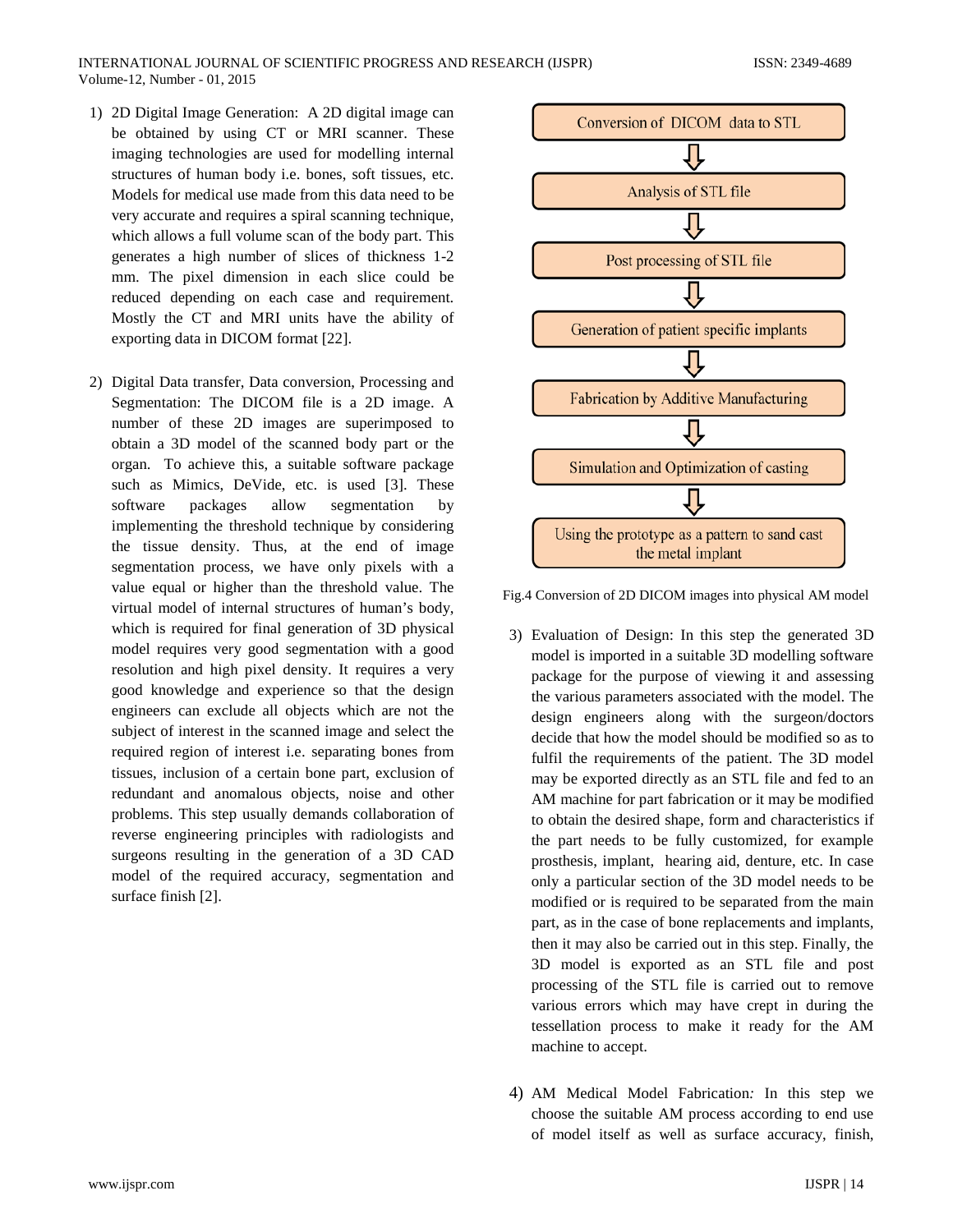strength, appearance, desired mechanical properties. Thus, the generated 3D CAD model is inputted to the AM machine for fabrication of physical model of the object. The quality of fabricated physical model is influenced by quality of the STL file used as input, orientation of the model in AM machine and process parameters for building the model in the same machine [10].

#### VI. CASE STUDIES

#### *1) AM Fabricated Skull Successfully Implanted in a Woman*

In this case the woman suffered from severe headaches due to a thickening of her skull and slowly lost her vision along with her motor coordination abilities. Doctors at University Medical Centre Utrecht in the Netherlands replaced the top part of a 22 year old woman's skull with a AM (Stereolithography) fabricated plastic one [1]. An AM fabricated plastic skull was implanted by the doctors (as shown in Fig. 8) that was manufactured by an Australian company known as Anatomics [9], which specializes in AM [8]. Within three months of the surgery, the woman's pain was gone and she could see and work again without any traces of the surgery.



Fig.5 Implanting SLA produced skull in the patient [7]

Because cranial implants must fit the exact specifications of an individual's skull in order for long-term success and comfort and no post surgical complications, CEIT, a Slovakian company in the field of biomedical engineering has sought the use of AM to create implants as described above. CIET obtained the approval for using AM to fabricate fully customized cranium implants and thus paved the way for a whole new approach to patient care process. CIET has also developed the medical standard titanium alloy Ti-6Al-4V. The resulting part was 1.5 mm thick weighed 63 grams and made with a hollow lattice structure to promote the growth of bone tissue and the

incorporation of small sensors for collecting medical data from the patient post the surgical procedure.

Though, the above case study cites the use of acrylic polymer based cranial implant fabricated using SLA, recent advancement in AM processes have enabled us to fabricate implant using super alloys of titanium as shown in the Fig 6 below.



Fig.6 TI-6Al-4V cranium Implant [7]

*2) AM Produced Heel Bone Saves Man From Amputation:* A person was diagnosed with cancer in heel bone of his right foot. Doctors said that the foot needed to be amputated otherwise the tumour would spread to other parts of the body. However, this would have cost the man his livelihood as he was a construction worker.



Fig.7 Titanium mesh implant of the heel bone [7]

Fortunately, this case came to the notice of CSIRO, a company which specializes in medical AM technologies. The engineers at CSIRO collaborated and decided to restore the worker's heel bone by replacing it with an AM produced titanium alloy heel bone implant.

Firstly, the medical team scanned the patient's in-tact heel bone form his left foot. A mirror image for his right foot was created and the resulting 3D model was sent to CSIRO, where an exact replica in titanium using Arcam's LENS Apparatus was produced [7]. After the tumour was removed the doctors were able to successfully implant the new heel bone in the foot. This procedure was a world's first, because most AM implants are not load-bearing to the extent as this heel bone. Also, the implant required both a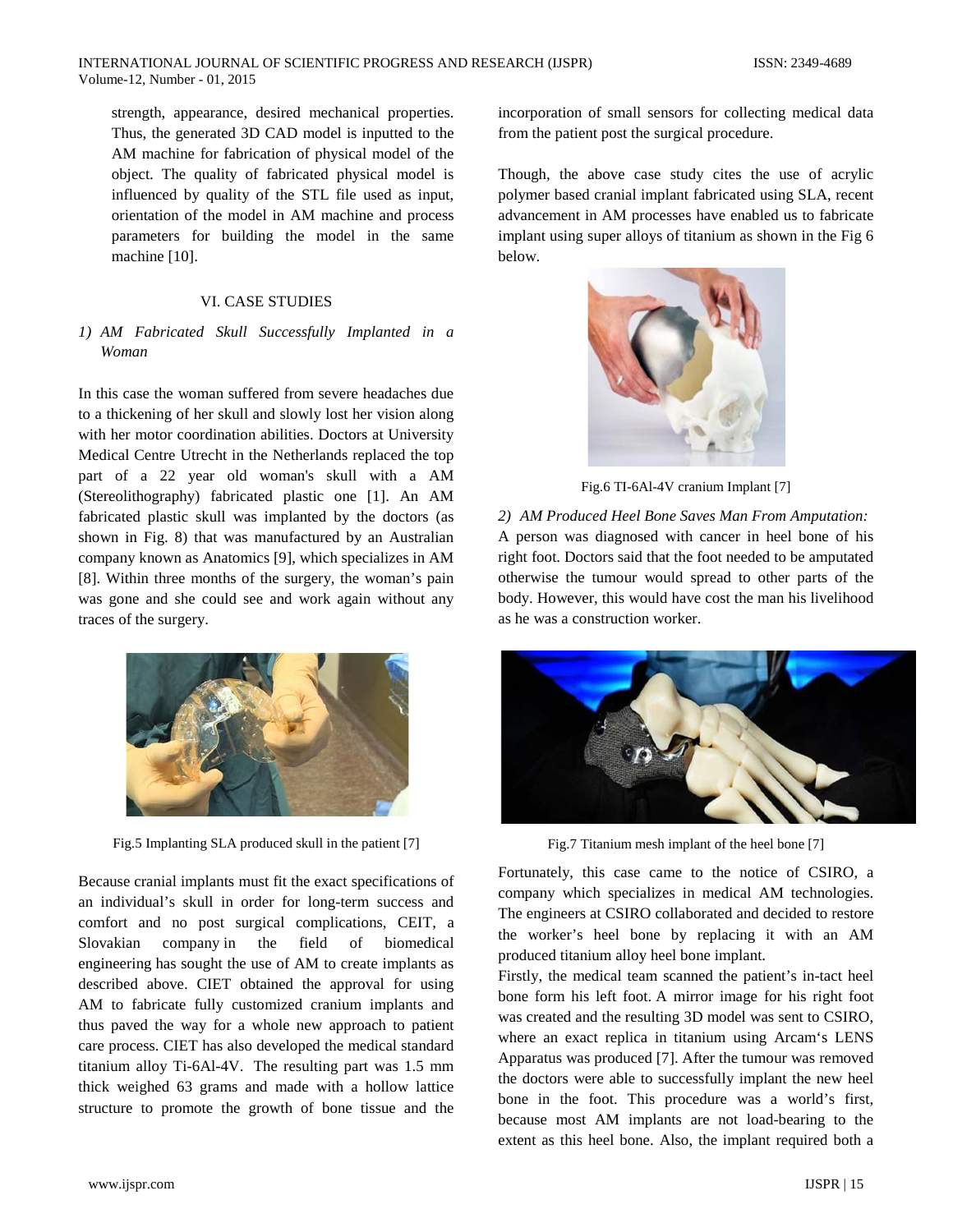smooth surface in order to work with his other foot bones and porous structure so that tissue could grow inside of it and allow the body to accept it after the surgery.

## *3) Exoskeleton Produced by FDM Enables a Paralyzed Woman to Walk Again:*



Fig.8 Prosthetic exoskeleton [8]

This is the case of Amanda Boxtel, an avid skier before she suffered a serious fall on the slopes of Aspen, Colorado in 1992. This accident left her paralyzed below the waist and she was told she would never be able to walk again **[6]**. However, things changed when Ekso Bionics and 3D Systems 3D Printed her a bionic exoskeleton, enabling her to walk again along with other leg movements.

### VII. CONCLUSIONS

AM technologies are widely spread in different fields of medicine and show a great potential in medical applications. Various uses of AM within surgical planning, production of models of simulation, hard tissue, training, prosthetics and implants, tissue engineering, biomechanics, and many other applications open up a new domain in medical science. Due to AM technologies, doctors and especially surgeons are privileged to do some things which previous generations could only have imagined.

However, this is just a small step forward. There are many unsolved medical problems and many expectations from AM in this field. AM developments in terms of speed, versatility, cost and other parameters are making good progress, however there is still a huge scope of further improvement and advancement of AM, so that this technology becomes economically viable and within a common patient's financial reach. Nevertheless, AM has opened new avenues to make impossible surgical procedures an easy task and will help in saving countless lives of critically ill patients.

#### REFERENCES

- [1] Tukuru, N., Gowda, S.K.P, Ahmed, S.M. and Badami, S.(2008), "Rapid Prototype Technique in Medical Field", Research J. Pharm. and Tech., Vol. 1, No. 4, pp. 341-344.
- [2] Raos, P., Stoić, A. and Lucić, M.(2005) ," Rapid Prototyping And Rapid Machining of Medical Implants", 4th DAAAM International Conference on Advanced Technologies for Developing Countries,SlavonskiBrod, Croatia, September 21-24.
- [3] Nimawat,D. and Meghvanshi,M. (2012), "Using Rapid Prototyping Technology In Mechanical Scale Models", International Journal of Engineering Research and Applications (IJERA).
- [4] Chandramohan, D. and Marimuthu, K.. (2011), "Rapid Prototyping/Rapid Tooling – A Over View and its Applications in Orthopaedics",International Journal of Advanced Engineering Technology , Vol. 2, No. 4, pp. 435- 448
- [5] JelenaMilovanović, MiroslavTrajanović, (2007),"Medical Applications of Rapid Prototyping",FactaUniversitatis Series: Mechanical Engineering. , Vol. 5, No 1, pp. 79 – 85.
- [6] Abbott, J.R., Netherway, D.J., Wingate, P.G., Abbott, A.H., David, D.J., Trott, J.A. and Yuen, T. (1998), "Computer generated mandibular model: surgical role", Australian Dental Journal, Vol. 43 No. 6, pp. 373-378.
- [7] Ahn, D.G., Lee, J.Y. and Yang, D.Y. (2006), "Rapid prototyping and reverse engineering applccation for orthopedic surgery planning", Journal of Mechanical Science and Technology, Vol. 20 No. 1, pp. 19-128.
- [8] Armillotta, A. and Pelzer, R. (2008), "Modeling of porous structures for rapid prototyping of tissue engineering scaffolds", International Journal of Advanced Manufacturing Technology,Vol. 39 No. 5-6, pp. 501-511.
- [9] Balazic, M. and Kopac, J. (2007), "Improvements of medical implants based on modern materials and new technologies", Journal of Achievements in Materials and Manufacturing Engineering, Vol. 25 No. 2, pp. 31-34.
- [10] Berce, P., Chezan, H. and Balc, N. (2005), "The application of rapid prototyping technologies for manufacturing the custom implants", Proceedings of the ESAFORM conference in Cluj-Napoca, Romania, 2005, pp. 679-682.
- [11] Bertol, L.S., Junior, W.K., Silva, F.P. and Kopp, C.A. (2010), "Medical design: direct metal laser sintering of Ti– 6Al– 4V", Materials and Design, Vol. 31 No. 8, pp. 3982- 3988.
- [12] Ciocca, L., Crescenzio, F.D., Fantini, M. and Scotti, R. (2009), "CAD/CAM and rapid prototyped scaffold construction for bone regenerative medicine and surgical transfer of virtual planning: a pilot study", Computerized Medical Imaging and Graphics, Vol. 33 No. 1, pp. 58-62.
- [13] Cohen, A., Laviv, A., Berman, P., Nashef, R. and Abu, T.J. (2009), "Mandibular reconstruction using stereolithographic 3-dimensional printing modeling technology", Oral Surgery, Oral Medicine, Oral Pathology, Oral Radiology, and Endodontology, Vol. 108 No. 5, pp. 661-666.